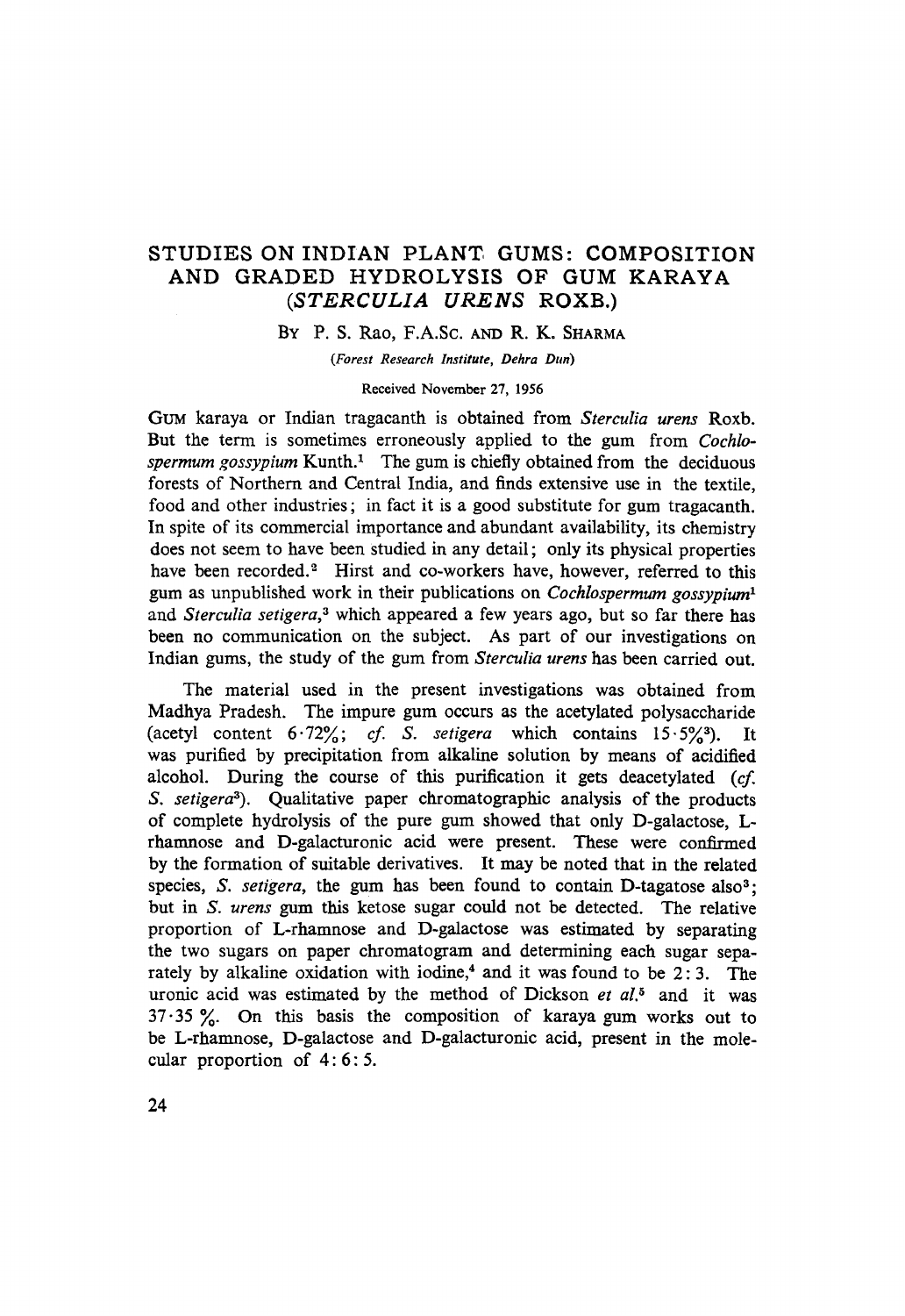The partial hydrolysis of the gum was brought about by refluxing with 5 % sulphuric acid for 150 minutes. The "aldobiuronic" acid portion was isolated as the barium salt. On complete hydrolysis the "aldobiuronic" acid gave rise to L-rhamnose, D-galactose and D-galacturonic acid, and its equivalent weight was found to be 337, indicating that ir was an equimolecular mixture of two aldobiuronic acids eomposed of D-galacturonic acid and L-rhamnose on the one hand and the same acid and D-galactose on the other. If it were ah aldotriuronic acid composed of L-rhamnose, D-galactose and D-galacturonic acid, the equivalent weight would have been 488.

A majority of the gums yield only one aldobiuronic acid on graded hydrolysis and the formation of two acids in *S. urens* gum leads to the suspicion that the original material might be a mixture of two closely allied polysaccharides but the gum did not appear to be heterogeneous. Further, there are a number of cases where two aldobiuronic acids have been indicated.<sup>1, 3, 6-10</sup> The occurrence of two aldobiuronic acids, therefore, seems to be more common than expected in the past.

### **EXPERIMENTAL**

The gum used in the present investigation was in the form of pale yellow lumps, each weighing from 2 g. to 5 g. Its proximate analysis was carried out in the usual manner. Moisture, fat, fibre, ash and proteinous matter were estimated according to standard methods.<sup>11</sup> The uronic acid was determined according to the method of Dickson, Otterson and Link<sup>5</sup> by noting the amount of carbon dioxide liberated on boiling with 12% hydrochloric acid. The acetyl group determination was carried out by refluxing the gum in presence of absolute alcohol with p-toluene sulphonic acid and determining the amount of ethyl acetate so liberated.<sup>12</sup> The following results were obtained:-Moisture  $16.84\%$ , ash  $5.92\%$ , proteinous matter  $0.63%$ , fat  $0.28%$ , crude fibre  $0.41%$ , acetyl group  $6.72%$  and uronic acid  $31.91%$ 

*Purification of the Gum.--The* powdered gum (80 mesh, 40 g.) was added slowly to 2 litres of water containing 40 g. of sodiurn hydroxide, and stirred well by means of an electric stirrer. The material gradually, but only partiaUy, dissolved, and after 6 hours it formed a viscous brown mass. The mixture was carefully acidified with concentrated hydrochloric acid and then treated with 6 litres of alcohol, when the gum was precipitated as a pinkish stringy solid. After decanting off the supernatant liquid, the gum was squeezed in a cloth, broken up into small bits and again taken in 2 litres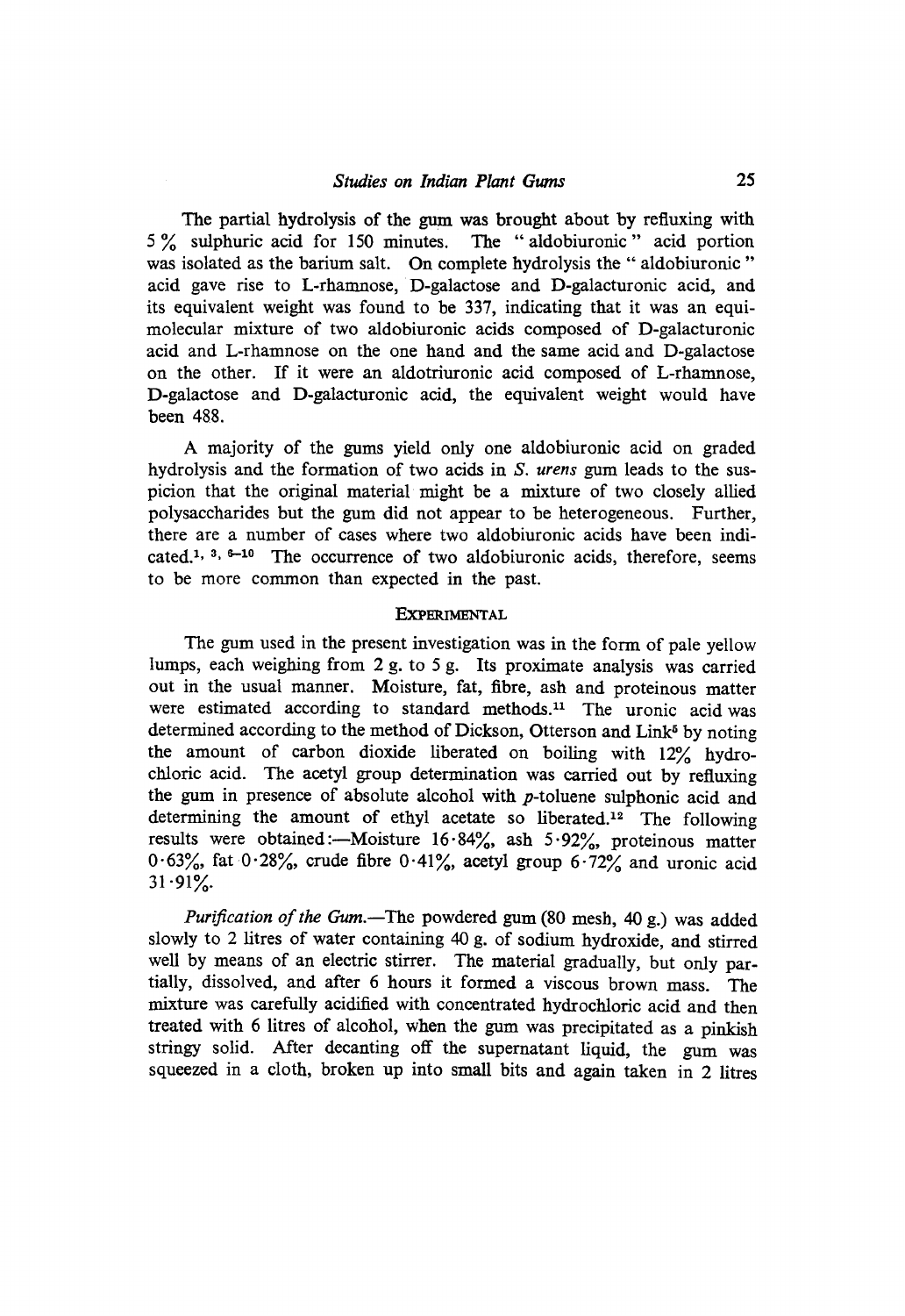of water containing 10 g. of sodium hydroxide, with continuous stirring for six hours as before. The solution, which was pale yellow and mucilaginous, was quite homogeneous now. It was centrifuged in order to remove the suspended impurities and from the centrifugate the gum was precipitated as before. The operations of dissolution, centrifuging and precipitation were repeated twice again when the gum was obtained in a pure state. It was then dried, first in air and then in an electric oven, kept at  $50^{\circ}$  C., for 24 hours and powdered. Yield: 25 g. The purified gum (obtained after the 4th precipitation) was pinkish white in colour and was somewhat hygroscopic, but was not freely soluble in water. It analysed as follows :-Ash  $0.49\%$ , uronic acid  $37.35\%$ , acetyl grouping nil, and  $\lceil \alpha \rceil^2$  (in N-sodium hydroxide)  $+ 53.21$ °.

*Complete Hydrolysis of the Gum.*--After a number of preliminary experiments it was found that boiling the gum mildly under reflux with  $5\%$ sulphuric acid for 18 hours, taking  $100$  c.c. of the acid for every 5 g. of the gum, effected complete hydrolysis satisfactorily. The acid hydrolysate was neutralised with barium hydroxide using phenolphthalein as indicator. The precipitated barium sulphate was filtered off and the excess barium hydroxide was destroyed by the passage of carbon dioxide. After concentration to a small bulk (50 c.c.) in the presence of a little barium carbonate, the clear filtrate was treated with excess of alcohol  $(150 c.c.)$ , when the barium salt of the uronic acid got precipitated. After leaving overnight the precipitated barium uronate was filtered and washed well with  $70\%$ alcohol in order to remove the adhering sugars. From the filtrate and the washings alcohol was distilled off and the volume made up to 200 c.c. The solution was analysed qualitatively and also quantitatively by paper chromatography for the constituent sugars. The barium uronate was purified by repeated precipitations from aqueous solution by means of alcohol. When macerated with hot methanol, it became quite crisp. This was examined separately.

Paper Chromatographic Examination of Sugar Solution.--Circular paper chromatography (method of Rao and Beri<sup>13</sup>) was used. Only D-galactose and L-rhamnose were detected and were confirmed by running mixed chromatograms by the method of Rao and Dickey. 14 The presence of Dgalactose was further confirmed by the formation of mucic acid, m.p.  $212^{\circ}$  C., while the identity of L-rhamnose was confirmed by the formation of benzoyl hydrazone, $15$  m.p. and mixed m.p.  $180^\circ$  C.

Quantitative Estimation of Sugars by Paper Chromatography.-The sugars were separated on filter-paper strips, using the solvent-descending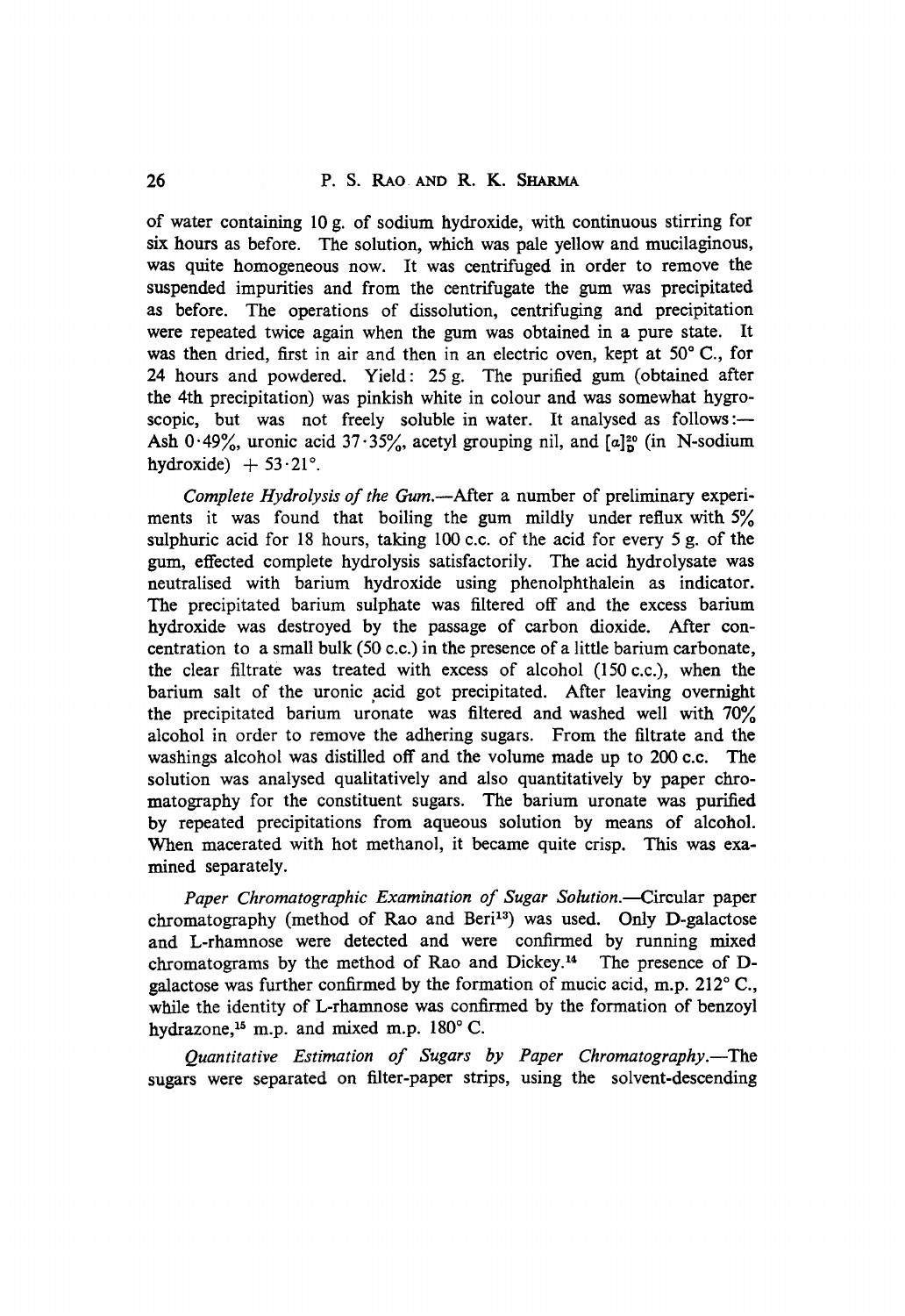method,<sup>16</sup> extracted with water and finally estimated by oxidation with 0-1 N iodine solution in the presence of sodium carbonate-sodium bicarbonate buffer.<sup>4</sup> The sugars (L-rhamnose and D-galactose) were found to be in the molecular proportion of 2: 3. The mixed sugar solution showed  $[a]_p^{20} = + 51.21^\circ$  and this was in agreement with the above proportion of the sugars.

*Identification of the Barium Uronate.*-The barium salt of the uronic acid when examined by circular paper chromatography was found to be barium galacturonate.<sup>17</sup> Confirming this, an aqueous solution of the substance showed  $[a]_{D}^{20} = +24.9^{\circ}$  (barium galacturonate has  $[a]_{D} = +25.1^{\circ}1^{\circ}$ ), gave the characteristic brick-red precipitate with basic lead acetate<sup>19</sup> and on oxidation with nitric acid produced mucic acid, m.p. and mixed m.p.  $212^{\circ}$ .

*Relative Proportion of the Constituent Sugars and Uronic Acid.*—Uronic acid as already stated forms  $37.35\%$  of the gum. Hence the sugars constitute  $62.65%$ . Since L-rhamnose and D-galactose are present in the molecular proportion of 2: 3, the amount of L-rhamnose and D-galactose present works out to be  $22.38\%$  and  $48.27\%$  respectively. On the basis of this composition, L-rhamnose, D-galactose and D-galacturonic acid seem to be present in the gum molecule in the molecular ratio of 4: 6: 5.

*Isolation of the " Aldobiuronic" Acid.--The* purified gum (5 g.) was mildly boiled under reflux with  $5\%$  sulphuric acid (100 c.c.) with vigorous shaking to facilitate a rapid dissolution of the gum. In about 20 minutes the gum dissolved but the solution was somewhat turbid. Ir was, therefore, boiled for a while with a small amount of animal charcoal and filtered under suction. With the clear filtrate the boiling was continued. The course of hydrolysis was followed by a determination of the optical rotation at intervals of time. The rotation, when taken in a 10 cm. tube, assumed a constant value of  $+3.91^{\circ}$  after boiling for about 120 minutes. After continuing the heating a little longer (150 minutes in all), the hydrolysate was cooled and then neutralised with barium hydroxide using phenolphthalein as indicator. The barium salt of the " aldobiuronic " acid was isolated in the usual manner by concentrating the neutralised hydrolysate to a smaU bulk and adding excess of alcohol. The precipitated salt was purified by repeated precipitations from aqueous solution by means of alcohol. After the 4th precipitation the substance was macerated with hot absolute methanol when it was obtained as a crisp powder. It was dried at  $50^{\circ}$  C. in an air-oven and finally in a vacuum desiccator at room temperature. Yield:  $2.3$  g. (Found: Ba, 16.68; uronic acid grouping, 47.94; an equimolecular mixture of the barium salts of D-galacturonosyl-D-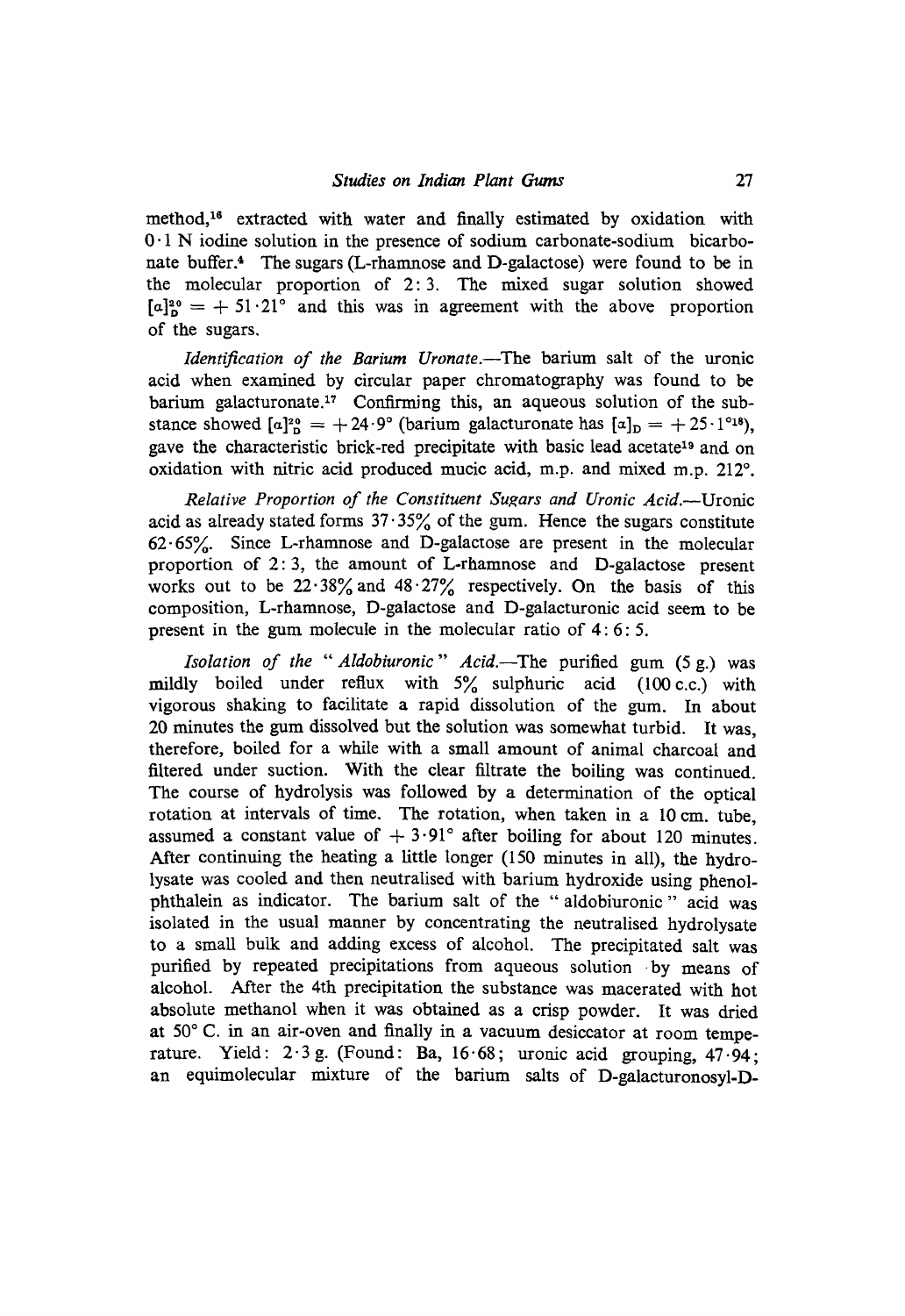galactose,  $C_{24}H_{38}O_{24}Ba$ , and D-galacturonosyl-L-rhamnose,  $C_{24}H_{38}O_{28}Ba$ , requires Ba,  $16.53$ ; uronic acid grouping,  $46.68\%$ ). In aqueous solution its specific rotation was found to be  $+66.34$  (C = 1%). From the aqueous solution the barium ion was carefully and exactly precipitated by means of dilute sulphuric acid and then the specific rotation of the aldobiuronie acid mixture was determined. It was found to be  $+ 81.62$  (C = 0.83%). The equivalent weight of the acid was determined by two methods : (1) from the barium content and (2) from the amount of carbon dioxide liberated when boiled with 12% hydrochloric acid and the two values obtained were respectively 344.2 and 337. The acid mixture underwent complete hydrolysis on boiling under reflux with 5% sulphuric acid for 18 hours and the hydrolysate contained L-rhamnose, D-galactose and D-galacturonic acid.

## **SUMMARY**

Gum karaya *(Sterculia urens* Roxb.) is constituted from L-rhamnose, D-galactose and D-galacturonic acid which appear to be present in the molecular ratio of 4: 6: 5. D-tagatose, which has been reported to be present in other Sterculia gums, could not be detected in the sample of the karaya gum now examined. The original crude gum contains some acetyl groups also, which get detached during purification.

On graded hydrolysis with dilute sulphuric acid under controlled conditions, the gum yields L-rhamnose, D-galactose and a mixture of two aldobiuronic acids.

#### **REFERENCES**

|    | 1. Hirst, E. L. and Dunstan, S.                            | J. Chem. Soc., 1953, 2332.                                                                 |
|----|------------------------------------------------------------|--------------------------------------------------------------------------------------------|
|    | 2. Mantell, C. L.                                          | The Water-Soluble Gums, Reinhold Publishing Corporation,<br>New York, 1947, p. 53.         |
|    | 3. Hirst, E. L., Hugh, L. and<br>Jones, J. K. N.           | J. Chem. Soc., 1949, 3145.                                                                 |
| 4. |                                                            | <i>Ibid.</i> , 1949, 928.                                                                  |
|    | 5. Dickson, A. D., Otterson, H.<br>and Link, K. P.         | J. Am. Chem. Soc., 1930, 52, 775.                                                          |
|    | 6. Charlson, A. J., Nunn, J. R.<br>and Stephen, A. M.      | J. Chem. Soc., 1955, 1428.                                                                 |
|    | 7. Aspinall, G. O., Hirst, E. L.<br>and Wickstrom, A.      | <i>Ibid.,</i> 1955, 1160.                                                                  |
|    | 8. Andrews, P. and Jones,<br>J. K. N.                      | <i>Ibid.,</i> 1954, 1724.                                                                  |
|    | 9. Cunneen, J. I. and Smith, F. <i>Ibid.</i> , 1948, 1141. |                                                                                            |
|    |                                                            | 10. White, E. V. J. Am. Chem. Soc., 1954, 76, 4906.                                        |
|    | Washington, D.C.                                           | 11. (a) Methods of Analysis, (A.O.A.C.), Association of Official Agricultural<br>Chemists. |